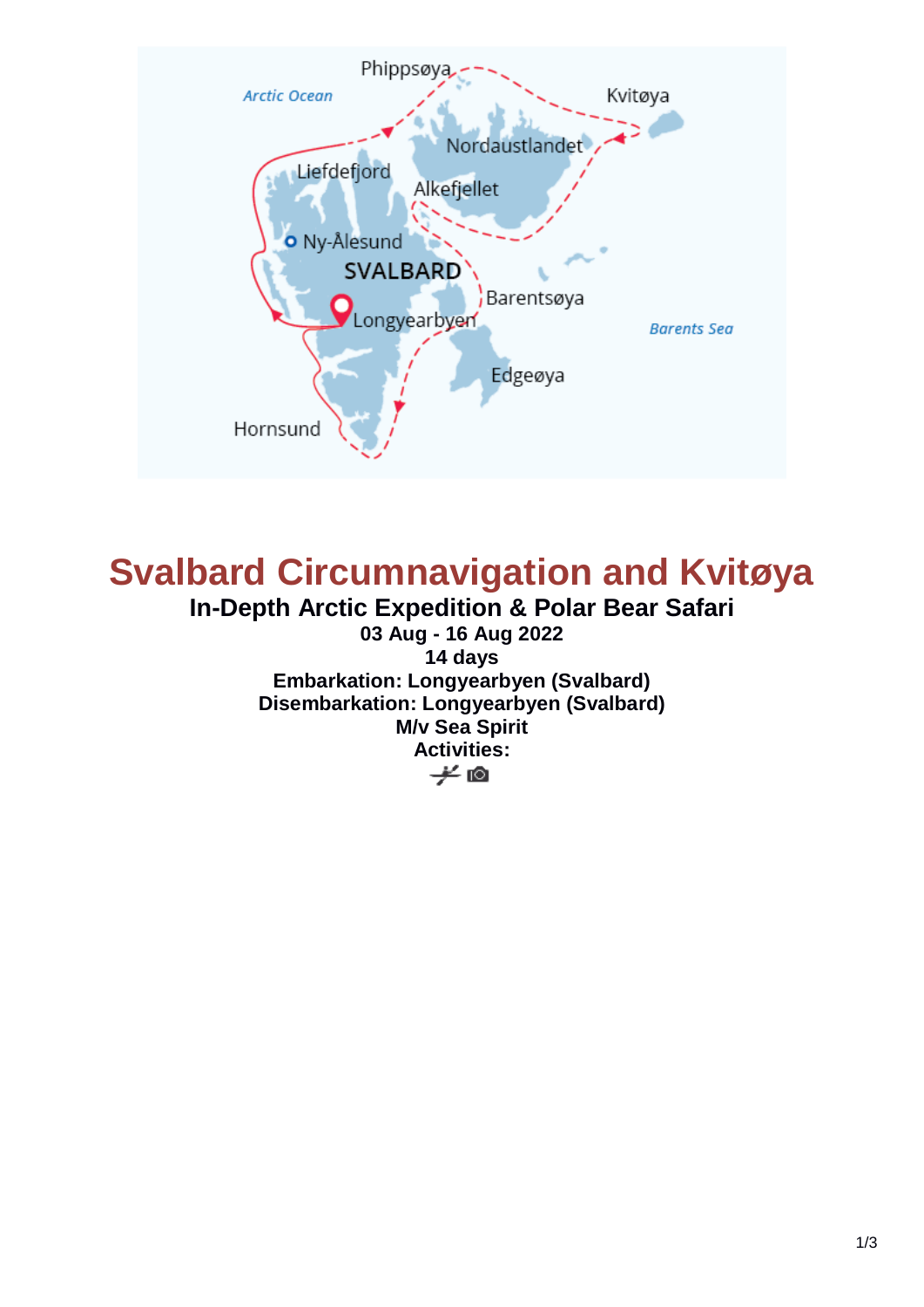## **Itinerary**



### **Day 1: Arrival in Longyearbyen, Svalbard (hotel night)**

Welcome to Longyearbyen, the administrative center of Svalbard and starting point of our Arctic expedition! At the Longyearbyen airport, you will be greeted by our staff and transferred to a quality hotel, which has been arranged by us and is included in the price of your trip. You will then be free to explore the charming, walkable town center.

We recommend starting your discovery of this fascinating Norwegian High Arctic territory at the excellent Svalbard Museum, where you can also purchase hard-to-find polar books and maps. Afterward, you can enjoy dinner at one of Longyearbyen's restaurants or cafes. If you are still awake at midnight, you will notice the sun has not set. In fact, the sun will not set for the entire duration of our time in Svalbard.



#### **Day 2: Welcome Aboard!**

After breakfast at your hotel, you will have the morning to enjoy Longyearbyen. Take in the views of icy fjords and glaciated mountains surrounding this historic former coal-mining town. Take advantage of shopping for souvenirs or some last-minute necessities such as cold-weather gear, a cap or gloves. Just remember, you will soon receive your very own parka to keep and waterproof boots to borrow while aboard the ship. For lunch, Longyearbyen offers quick and easy meal options including the most northerly pizzas and kebabs in the world.

In the afternoon, you will be transferred to the pier where we will warmly welcome you aboard our expedition vessel Sea Spirit. Get settled in your comfortable suite and explore the ship that will be your home-away-from-home during the extraordinary

adventure to come. Once the ship is underway, a full schedule of events kicks off with informative briefings and introductions from your expedition team. After the first of many delicious dinners on board, step out onto the open decks to admire the gorgeous scenery in 24-hour daylight as we pass through the wildlife-rich waters of Isfjorden.



#### **Day 3-13: Arctic wilderness Polar Bear search**

During our expedition, we hope to experience the many facets of this incredible High Arctic territory. Our exact schedule and route will be shaped by the weather, sea ice and experience of our expedition leader and captain. At the peak of the summer season, we will almost certainly find the ice conditions to be favorable for a full circumnavigation, so we will make an attempt to go around Spitsbergen, the largest island of the Svalbard archipelago and even to the northeastern most part of the archipelago – Kvitøya. Much of the pristine nature of Spitsbergen is protected by a system of national parks, and we will try to visit some of them during the voyage. Below, please find a brief summary of what we might expect.

Human habitation – rare along our route – can be found at Ny Ålesund, a former mining town and airship base that is now home to an international community of Arctic researchers. This is one of the world's most northerly settlements where we find a museum, gift shop and post office.

Northwest Spitsbergen National Park is the crown jewel of Svalbard's scenic wonders. Here we find deep fjords flanked by serrated mountain ranges and immense tidewater glaciers calving icebergs into turquoise waters. The skies are filled with millions of murres, guillemots and little auks, whose eggs are just now hatching at countless breeding colonies located on small islands, mountainsides and sea cliffs within the park. This is also a great time to encounter marine mammals, including beluga whales and various Arctic seals. Set among this incredible scenery and wildlife activity, we also find evidence of Svalbard's earliest sealers and whalers.

On this departure, we will go to the eastern and northern regions of the Svalbard Archipelago – infrequently visited aboard expedition ships – experiencing the isolation and beautiful remoteness of Svalbard's Arctic wilderness areas.